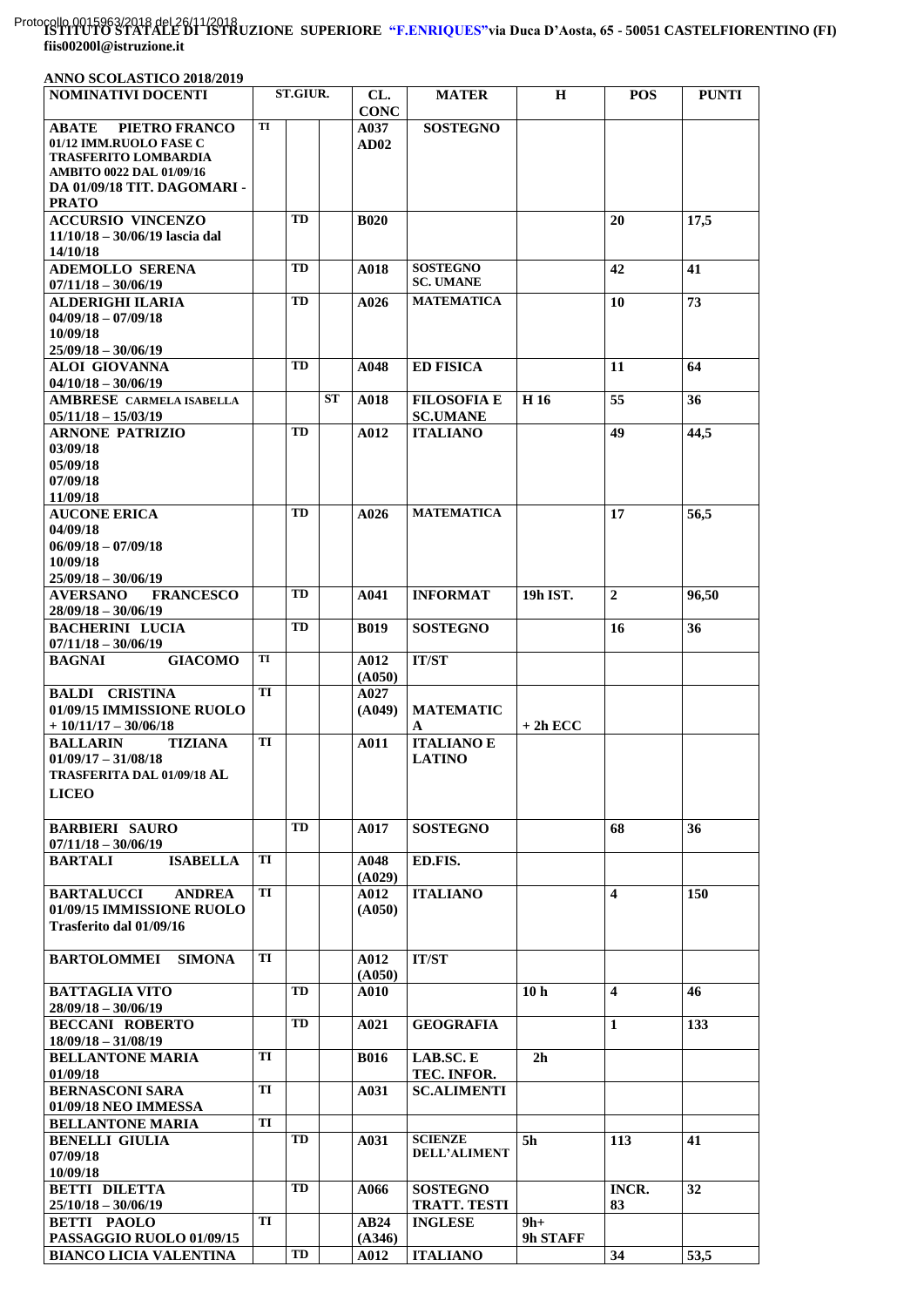| $25/09/18 - 30/06/19$                                            |    |    |                     |                                        |                         |                         |       |
|------------------------------------------------------------------|----|----|---------------------|----------------------------------------|-------------------------|-------------------------|-------|
| <b>BLACO PASOUALINA</b><br>$25/10/18 - 30/06/19$                 |    | TD | A066                | <b>SOSTEGNO</b><br><b>TRATT. TESTI</b> |                         | <b>INCR.</b><br>35      | 47,5  |
| <b>EZIA</b><br><b>BORGHINI</b>                                   | TI |    | AD03<br>A076        | <b>SOSTEGNO</b>                        |                         |                         |       |
| <b>BRANCA EMANUELA</b><br>$12/10/18 - 30/06/19$                  |    | TD | <b>B012</b>         | <b>LAB.CH.MICR</b><br>OB.              | 20 <sub>h</sub>         | $\overline{\mathbf{4}}$ | 79,50 |
| <b>BUETI MIRKO</b><br>$01/09/18 - 30/06/19$                      |    | TD |                     | <b>RELIGIONE</b>                       | 17h cattedra            |                         |       |
| <b>BULLERI</b><br><b>ISA</b>                                     | TI |    | A012<br>(A050)      | <b>IT/ST</b>                           | 21 H                    |                         |       |
| <b>BUONOCORE</b>                                                 |    | TD | A019                | <b>SOSTEGNO</b>                        |                         | <b>INCROC.</b>          | 46    |
| <b>MARIAROSARIA</b><br>25/10/18 - 30/06/19                       |    |    |                     |                                        |                         | 33                      |       |
| <b>DONATA</b><br><b>BUTTAFUOCO</b>                               | TI |    | A012<br>(A050)      | <b>IT/ST</b>                           |                         |                         |       |
| <b>CADILI TINDARA</b><br>01/09/15 TRASFERITA C/O<br>QUI          | TI |    | AB24<br>(A346)      | <b>INGLESE</b>                         |                         |                         |       |
| <b>CALONACI</b><br><b>BARBARA</b>                                | TI |    | A050                | <b>SCIENZE</b>                         |                         |                         |       |
| <b>CAMBI MARTINA</b><br>$02/10/18 - 30/06/19$                    |    | TD | A031                | <b>SC. ALIMENTI</b>                    |                         | 74                      | 46    |
| <b>CAMPANI</b><br><b>ALESSANDRA</b>                              | TI |    | A012<br>(A050)      | <b>IT/ST</b>                           |                         |                         |       |
| <b>CAPPUCCIO ILARIA IRIS</b><br>$25/09/18 - 30/06/19$            |    | TD | A012                | <b>DISCIPLINE</b><br><b>LETTERARIE</b> |                         | 37                      | 49    |
| <b>CAPUTO KAREN</b>                                              |    | TD | A019                | <b>SOSTEGNO</b>                        |                         | INCR.                   | 48,5  |
| $25/10/18 - 30/06/19$<br><b>CARRANO PAOLO</b>                    |    | TD | A037                | <b>SCIENZE E</b>                       | 19 h IST.               | 25<br>$2$ fascia –      | 87,50 |
| $28/09/18 - 30/06/19$                                            |    |    |                     | <b>COSTRUZION</b><br>$\mathbf I$       |                         | 6                       |       |
| <b>CARINGI PIERO</b>                                             | TI |    | A046                | <b>DISC.GIUR.ED</b>                    | <b>SU</b>               |                         |       |
| $01/09/16 - 31/08/19$                                            |    |    | (A019)              | EC                                     | <b>AMBITO</b><br>12hA   |                         |       |
|                                                                  |    |    |                     |                                        | DISPOS.                 |                         |       |
| <b>CARUSO SARA</b><br>$25/09/18 - 30/06/19$                      |    | TD | A012                | <b>ITALIANO</b>                        |                         | 23                      | 61,5  |
| <b>CARUSO</b><br><b>VERA</b><br><b>IMMISSIONE RUOLO 01/09/15</b> | TI |    | <b>AD03</b><br>A019 | <b>SOSTEGNO</b>                        |                         |                         |       |
| <b>CASAGLI</b><br><b>DANIELA</b>                                 | TI |    | A048<br>(A029)      | ED.FIS.                                |                         |                         |       |
| <b>CASATI</b><br><b>LAURA ZITA</b><br>$01/09/17 - 31/08/18$      | TI |    | A246                | FR.                                    | 20h IST                 |                         |       |
| CATASTINI MARTINA                                                |    | TD | AD24                | <b>TEDESCO</b>                         | H 8                     | 11                      | 37,5  |
| $04/09/18 - 07/09/18$<br>10/09/18 - 11/09/18                     |    |    |                     |                                        |                         |                         |       |
| $08/10/18 - 30/06/19$                                            |    |    |                     |                                        |                         |                         |       |
| <b>CAVERNI SIMONE</b><br>$26/09/18 - 30/06/19$                   |    | TD | A048                | <b>SCIENZE</b><br><b>MOTORIE</b>       |                         | 2Fascia<br>4            | 104   |
| <b>CASSARA' DANIELA MARIA</b>                                    | TI |    | A046                | <b>DIRITTO ED</b>                      |                         |                         |       |
| <b>LIDIA</b><br><b>ASSEGN. D'UFF. DOCENTI</b>                    |    |    |                     | EC                                     |                         |                         |       |
| SOPRANN.                                                         |    |    |                     |                                        |                         |                         |       |
| Dal 01/09/17<br><b>CECCONI</b><br><b>ALESSANDRA</b>              | TI |    | A011                | <b>LETTERE</b>                         | SU                      |                         |       |
| $01/09/16 - 31/08/19$                                            |    |    | (A051)              |                                        | <b>AMBITO</b>           |                         |       |
| <b>CECCONI VERONICA</b><br>$06/09/18 - 07/09/18$                 |    | TD | A012                | <b>DISCIPLINE</b><br><b>LETTERARIE</b> |                         | 30                      | 54,5  |
| $10/09/18 - 11/09/18$                                            |    |    |                     |                                        |                         |                         |       |
| $25/09/18 - 30/06/19$<br><b>CECERE LUCIANA</b>                   |    | TD | A018                | TEC.COMUN.                             | H 16                    | 25                      | 55,5  |
| $27/09/18 - 30/06/19$                                            |    |    |                     |                                        |                         |                         |       |
| <b>CERI LUCIANA</b><br>$5/10/18 - 30/06/19$                      |    | TD | A019                | <b>SOSTEGNO</b>                        |                         | <b>INCROC</b><br>43     | 45    |
| <b>FRANCO</b><br><b>CHITI</b>                                    | TI |    | A045<br>(A017)      | EC.AZ.                                 |                         |                         |       |
| <b>CIAMPOLINI</b><br><b>IVANO</b>                                | TI |    | A026<br>(A049)      | <b>MAT</b>                             |                         |                         |       |
| <b>CIANCIULLI</b><br><b>ROSA</b>                                 | TI |    | <b>AB24</b>         | <b>ING</b>                             |                         |                         |       |
| Trasferita dal 01/09/14<br><b>CIBECCHINI LUCA</b>                | TI |    | (A346)<br>A050      | <b>SCIENZE</b>                         | Part time               |                         |       |
| <b>CINELLI ILARIA</b>                                            |    | TD | A012                | <b>DISCIPLINE</b>                      | 10 <sub>h</sub><br>H 17 | 50                      | 43,5  |
|                                                                  |    |    |                     |                                        |                         |                         |       |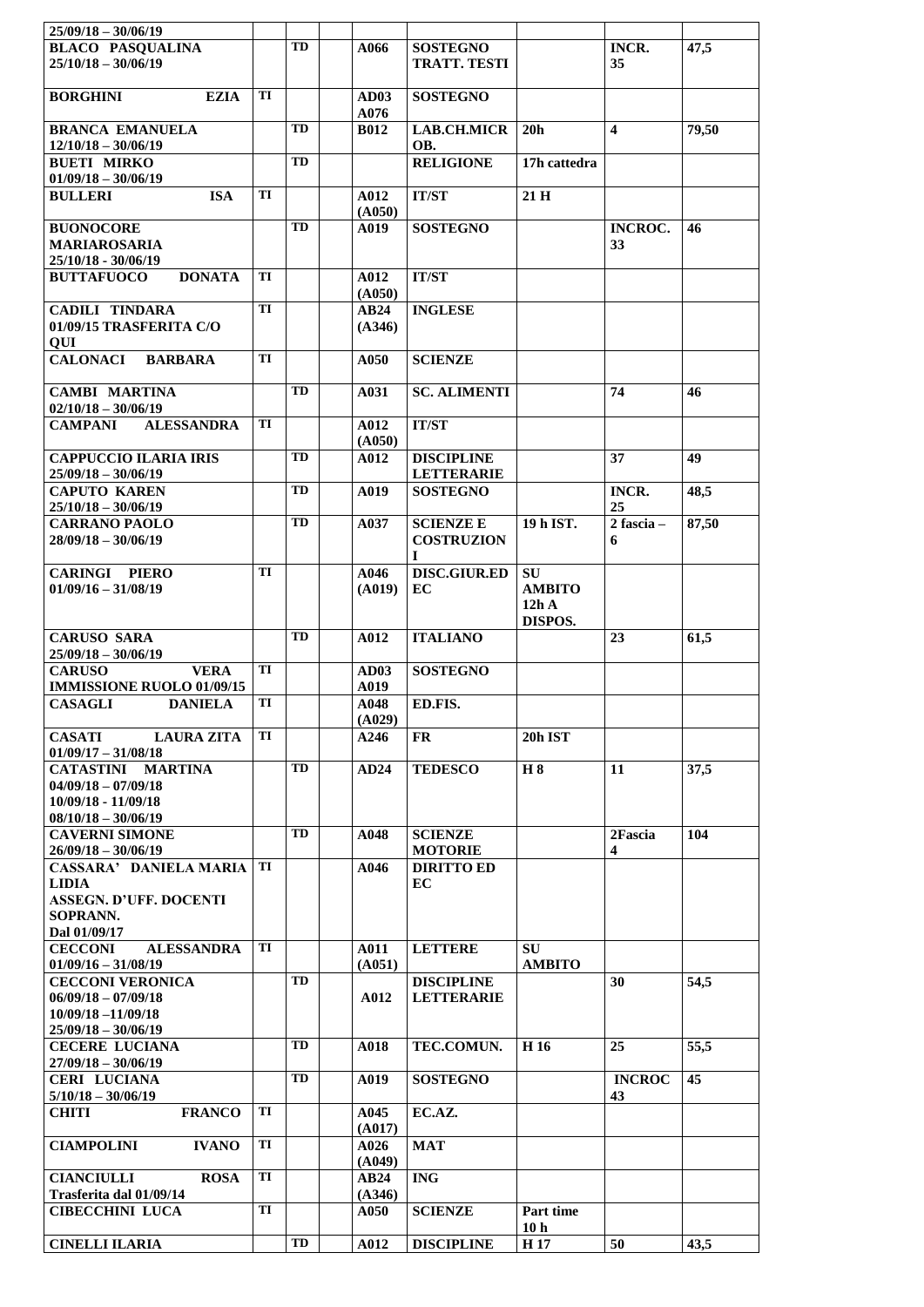| $03/09/18 - 07/09/18$                                 |     |           |           |                     | <b>LETTERARIE</b>                          |                            |                      |                   |
|-------------------------------------------------------|-----|-----------|-----------|---------------------|--------------------------------------------|----------------------------|----------------------|-------------------|
| $25/09/18 - 30/06/19$                                 |     |           |           |                     |                                            |                            |                      |                   |
| <b>CINI PATRIZIA</b>                                  | TI  |           |           | AD24                | <b>TEDESCO</b>                             |                            |                      |                   |
| 01/12 IMM.RUOLO FASE C<br><b>CLEMENTE LARA</b>        |     |           | <b>ST</b> | (A546)<br>A012      |                                            |                            | 60                   | 38                |
| $01/10/18 - 15/12/18$                                 |     |           |           |                     |                                            |                            |                      |                   |
| <b>COLAMATTEO LORENZO</b>                             |     | TD        |           | <b>B020</b>         | <b>LAB CUCINA</b>                          |                            | 22                   | 16                |
| $10/10/18 - 11/10/18$                                 |     |           |           |                     |                                            |                            |                      |                   |
| <b>COLLANA GIUSEPPE</b>                               | TI  |           |           | A031                | <b>SC.ALIM</b>                             |                            |                      |                   |
| <b>PAOLO</b><br><b>COMPAGNINO</b> MARIA CHIARA        |     | TD        |           | (A057)<br>A010      | <b>SOSTEGNO</b>                            |                            | INCR.                | 48                |
| $25/10/18 - 30/06/19$                                 |     |           |           |                     | <b>DISC.GRAFIC</b>                         |                            | 3                    |                   |
| $+12/11/18-30/06/19$                                  |     |           |           |                     | A061                                       | $+ h6$                     |                      |                   |
| <b>CONFORTI</b><br><b>ANDREA</b>                      | TI  |           |           | AB24                | <b>ING</b>                                 |                            |                      |                   |
|                                                       |     |           |           | (A346)              |                                            |                            |                      |                   |
| <b>CONFORTI MARIA FULVIA</b>                          | TI  |           |           | AB24                | <b>INGLESE</b>                             |                            |                      |                   |
| PASSAGGIO RUOLO 01/09/15<br><b>CONTE DORA</b>         |     |           | ST        | (A346)<br>A046      | DISC.GIUR.                                 | 12 <sub>h</sub>            | 72                   | 35,5              |
| $17/11/7 - 07/12/17$                                  |     |           |           |                     | ED ECON.                                   |                            |                      |                   |
| $08/12/17 - 23/12/17$                                 |     |           |           |                     |                                            |                            |                      |                   |
| $08/01/18 - 11/01/18$                                 |     |           |           |                     |                                            |                            |                      |                   |
| $12/01/18 - 11/02/18$<br>$12/02/18 - 26/02/18$        |     |           |           |                     |                                            |                            |                      |                   |
| $27/02/18 - 13/03/18$                                 |     |           |           |                     |                                            |                            |                      |                   |
| $14/03/18 - 28/03/18$                                 |     |           |           |                     |                                            |                            |                      |                   |
| $04/04/18 - 05/04/18$                                 |     |           |           |                     |                                            |                            |                      |                   |
| $06/04/18 - 21/04/18$ domen-pagat                     |     |           |           |                     |                                            |                            |                      |                   |
| $23/04/18 - 07/05/18$<br>$08/05/18 - 22/05/18$        |     |           |           |                     |                                            |                            |                      |                   |
| $23/05/18 - 10/06/18$                                 |     |           |           |                     |                                            |                            |                      |                   |
| COPPOLA LOREDANA                                      |     | <b>TD</b> |           | A076                | <b>SOSTEGNO</b>                            |                            | 45                   | 45                |
| $25/10/18 - 30/06/19$                                 |     |           |           |                     | <b>TRAT.TESTI</b>                          |                            | <b>INCROC.</b>       |                   |
| <b>CORDONE GIUSEPPE</b>                               | TI  |           |           | A17                 | <b>DIS/ST.ART</b>                          | 20 <sub>h</sub>            |                      |                   |
| 01/09/17 -31/08/18                                    | TI  |           |           | (A025)              |                                            | <b>IST</b>                 |                      |                   |
| <b>CORSINOVI VALENTINA</b><br>$01/09/16 - 31/08/19$   |     |           |           | A026<br>(A047)      | <b>MATEMATIC</b><br>A                      | <b>SU</b><br><b>AMBITO</b> |                      |                   |
| <b>COVATO ANGELICA</b>                                | TI  |           |           | <b>B021</b>         | <b>SALA</b>                                |                            |                      |                   |
|                                                       |     |           |           | (C510)              |                                            |                            |                      |                   |
| <b>DAIDONE FELICETTA</b>                              | TI  |           |           | A075                |                                            | <b>SU</b>                  |                      |                   |
| $01/09/16 - 31/08/19$                                 |     |           |           |                     |                                            | <b>AMBITO</b>              |                      |                   |
| <b>D'ALTERIO SIMONE</b><br>$25/10/18 - 30/06/19$      |     | <b>TD</b> |           | A019                | <b>SOSTEGNO</b>                            |                            | 46<br><b>INCROC.</b> | 43                |
| <b>D'AMATO GIANNI ROCCO</b>                           |     | TD        |           | A051                | SC. TEC. E                                 |                            | 12                   | $\overline{55,5}$ |
| $25/09/18 - 30/06/19$                                 |     |           |           |                     | PROD.AN.                                   |                            |                      |                   |
|                                                       |     |           |           |                     |                                            |                            |                      |                   |
| <b>DANI FRANCESCA ROMANA</b>                          | TI  |           |           | A050                | <b>SCIENZE</b>                             |                            |                      |                   |
| DELLA MOGLIE ENRICA                                   |     | TD        |           | A027                | <b>FISICA</b>                              | 12h                        | 36                   | 37                |
| $03/10/19 - 30/06/19$<br>DELLA PORTA YLENIA           |     | TD        |           | <b>B020</b>         | <b>SOSTEGNO</b>                            | <b>B020</b>                | $23 - DA$            | 13,5              |
| $24/10/18 - 30/06/19$                                 |     |           |           |                     | <b>LAB. CUCINA</b>                         |                            | GRAD.                |                   |
|                                                       |     |           |           |                     |                                            |                            | <b>INCROC.</b>       |                   |
| DE LUCA ANNALISA                                      |     | TD        |           | A045                | <b>SOSTEGNO</b>                            |                            | 72                   | 39,5              |
| $07/11/18 - 30/06/19$                                 |     |           |           |                     |                                            |                            |                      |                   |
| DE MAIO CARMELO<br>$05/09/18 - 07/09/18$              |     | TD        |           | A018<br><b>B016</b> | <b>TEC.COMUNIC.</b><br><b>SC.TECN.INF.</b> | 16<br>$\boldsymbol{2}$     | 27                   | 52                |
| DE VIVO MARIA                                         |     | TD        |           | A034                | <b>SOSTEGNO</b>                            |                            | 79                   | 36                |
| $07/11/18 - 30/06/19$                                 |     |           |           |                     |                                            |                            |                      |                   |
| DI GENNARO PAOLA                                      |     | TD        |           | A031                |                                            |                            | 41                   | 57,5              |
| 24/09/18GIURIDICO                                     |     |           |           |                     |                                            |                            |                      |                   |
| $01/09/18$ EC. $-30/06/19$<br>DI MAIO RAFFAELE ENRICO | TI  |           |           | A046                | DISC.GIUR.                                 | <b>SU</b>                  |                      |                   |
| $01/09/16 - 31/08/19$                                 |     |           |           | (A019)              | ED EC.                                     | <b>AMBITO</b>              |                      |                   |
|                                                       |     |           |           |                     |                                            | 18h A DISP                 |                      |                   |
| DI PIETRO<br><b>ELISA</b>                             | TI  |           |           | AD02                | <b>SOSTEGNO</b>                            |                            | 16                   | 136               |
| 01/09/15 IMMISSIONE RUOLO                             |     |           |           | A036                |                                            |                            |                      |                   |
| DI RISO ALESSANDRA                                    |     | TD        |           | AA24                | <b>FRANCESE</b>                            |                            | 6                    | 71                |
| $03/10/18 - 30/06/19$<br>DI STASI ROSA                |     | TD        |           | A051                | <b>SOSTEGNO</b>                            |                            | <b>26 INCR.</b>      | 43,5              |
| $25/10/18 - 30/06/19$                                 |     |           |           |                     |                                            |                            |                      |                   |
| <b>FABBRI GIULIA</b>                                  |     | TD        |           | A046                | <b>DIRITTO</b>                             |                            | 13                   | 35                |
| $28/09/18 - 30/06/19$                                 |     |           |           |                     |                                            |                            |                      |                   |
| <b>FABBROCINI FABIO</b>                               | T.I |           |           | <b>B020</b>         | <b>TECNICA</b>                             |                            |                      |                   |
| trasferito dal 01/09/15                               |     |           |           | (C500)              | <b>SERV. ED</b><br><b>ESERC.</b>           |                            |                      |                   |
|                                                       |     |           |           |                     | <b>PRATICHE</b>                            |                            |                      |                   |
|                                                       |     |           |           |                     |                                            |                            |                      |                   |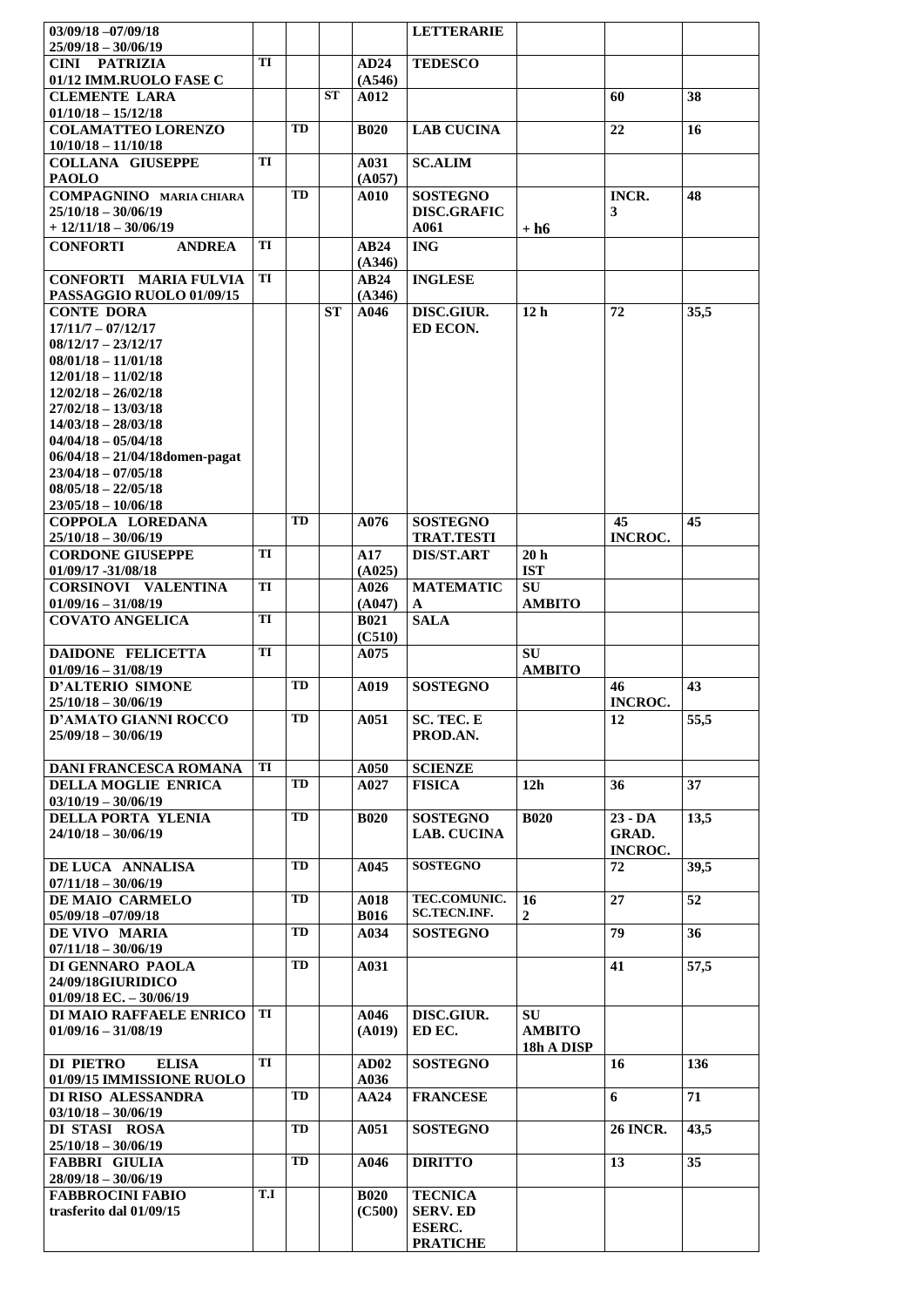|                                                                  |          |           |                       | <b>CUCINA</b>                       |                                  |                  |      |
|------------------------------------------------------------------|----------|-----------|-----------------------|-------------------------------------|----------------------------------|------------------|------|
| <b>GIUSTINA</b><br><b>FEOLA</b><br>$17/10/18 - 30/06/19$         |          | TD        | AB24                  | <b>INGLESE</b>                      | 7h                               | 71               | 33   |
| <b>FERLISI MARIA</b>                                             | TI       |           | A046                  | DIR E EC.                           |                                  |                  |      |
| 01/09/18 - 31/08/21 INC.TRIEN<br>FERRANTE AGOSTINO               | TI       |           | A060                  | <b>SOSTEGNO</b>                     | <b>SU</b>                        |                  |      |
| $01/09/16 - 31/08/19$ ???????                                    |          |           | AD01                  |                                     | <b>AMBITO</b>                    |                  |      |
| <b>FERRARO GIUSEPPE</b>                                          | TI       |           | <b>B020</b>           | <b>CUC</b>                          | 18                               |                  |      |
| <b>GENNARO</b><br>$15/09/17 - 30/06/18$                          |          |           | (C500)                |                                     | $+2h$ ECC                        |                  |      |
| <b>FERRUCCI GIUSEPPE</b>                                         | TI       |           | <b>B021</b>           | <b>SAL</b>                          |                                  |                  |      |
| <b>FICHERA DAVIDE</b>                                            |          | <b>TD</b> | (C510)<br>A026        | <b>MATEMATIC</b>                    |                                  | $\boldsymbol{4}$ | 89   |
| $25/09/18 - 30/06/19$                                            |          |           |                       | A                                   |                                  |                  |      |
| <b>FIDENTI LAURA</b><br>06/09/18                                 |          | TD        | A061                  | TEC.<br><b>FOTOGRAF</b>             | 5h                               | 16               | 36   |
| <b>FILIPPI LAURA</b>                                             | TI       |           | A046                  | <b>DIR</b>                          | 8h                               |                  |      |
|                                                                  |          |           | (A019)                |                                     | $+10h$<br><b>STAFF</b>           |                  |      |
| <b>FIORILLO CONSIGLIA</b>                                        |          | TD        | <b>B012</b>           | <b>SOSTEGNO</b>                     |                                  | <b>7 INCR.</b>   | 47,5 |
| $25/10/18 - 30/06/19$                                            | TI       |           |                       |                                     |                                  |                  |      |
| <b>FONTANELLI</b><br><b>SARAH</b><br>01/09/15 IMMISSIONE RUOLO   |          |           | AD03<br>A019          | <b>SOSTEGNO</b>                     |                                  | 13               | 148  |
| <b>FORINO CARMINE</b>                                            | TI       |           | A019                  |                                     | SU                               |                  |      |
| $01/09/16 - 31/08/19$                                            |          |           |                       |                                     | AMBITO                           |                  |      |
| <b>FOSCHI</b><br><b>MARIO</b>                                    | TI       |           | AB24                  | <b>ING</b>                          |                                  |                  |      |
| <b>FRANCI ROBERTO</b>                                            | TI       |           | (A346)<br>A046        | <b>DIR</b>                          | <b>TEC</b>                       |                  |      |
|                                                                  |          |           | (A019)                |                                     |                                  |                  |      |
| <b>FUMAROLA MARIA</b>                                            |          | TD        | A046                  | <b>DIRITTO</b>                      | $7h +$<br><b>8h DA PART TIME</b> | 3                | 93   |
| <b>ROSARIA</b><br>06/09/18                                       |          |           |                       |                                     | <b>POTENZIAMENTO</b>             |                  |      |
| 10/09/18                                                         |          |           |                       |                                     |                                  |                  |      |
| <b>FURIESI BARBARA</b>                                           | TI       |           | A012                  | <b>ITALIANO</b>                     |                                  |                  |      |
| 01/09/15 TRASFERITA PASS<br><b>GAGLIANONE</b><br><b>LEOPOLDO</b> | TI       |           | (A050)<br><b>B021</b> | <b>SAL</b>                          |                                  |                  |      |
|                                                                  |          |           | (C510)                |                                     |                                  |                  |      |
| <b>GAMBERINI</b><br><b>ROBERTO</b><br>ASPETTATIVA DOTTORATO      | TI       |           | A050                  | <b>IT/ST</b>                        |                                  |                  |      |
| <b>GASPERONI ROBERTO</b>                                         | TI       |           | AD02                  | <b>SOSTEGNO</b>                     |                                  |                  |      |
| Utilizzato dal 01/09/15                                          | DO.<br>S |           | A037                  |                                     |                                  |                  |      |
| <b>GAUDIOSI</b><br><b>ALBERTO</b>                                | Ti       |           | A029                  | <b>SOSTEGNO</b>                     |                                  |                  |      |
| Utilizzato dal 01/09/14                                          | DO.<br>S |           | AD04                  |                                     |                                  |                  |      |
| <b>GENNARO SARA</b>                                              |          | TD        | A017                  | <b>SOSTEGNO</b>                     |                                  | 49               | 40,5 |
| $07/11/18 - 30/06/19$<br><b>GIACOMINI</b><br><b>LUISELLA</b>     | TI       |           | A010                  | <b>DIS.GRAFICO</b>                  | <b>24H IST</b>                   |                  |      |
| $+01/09/17 - 31/08/18$                                           |          |           | (A007)                |                                     |                                  |                  |      |
| <b>GIANNELLI FRANCO</b>                                          |          | TD        | <b>B011</b>           | SC.E                                | 9 h                              | 26               | 27,5 |
| $29/10/18 - 30/06/19$<br><b>GIANNINI RICCARDO</b>                |          | TD        | A010                  | TECN.AGR.<br><b>SOSTEGNO</b>        | 9 h                              | 6                | 39   |
| $07/10/18 - 30/06/19$                                            |          |           |                       | <b>DIS.GRAFICO</b>                  |                                  |                  |      |
| <b>GIGLIO EMILIANA</b><br>Trasferita dal 01/09/16                | TI       |           | <b>B019</b><br>(C520) | <b>RICEVIMENT</b><br>$\mathbf{O}$   |                                  |                  |      |
| <b>GIGLIOLI STEFANIA</b>                                         |          | TD        | AA24                  | <b>FRANCESE</b>                     |                                  | $\overline{2}$   | 157  |
| $03/10/18 - 30/06/19$                                            |          |           |                       |                                     |                                  |                  |      |
| <b>GINI PAOLA</b><br><b>RUOLO DAL 01/09/14</b>                   | TI       |           | A017<br><b>AD03</b>   | <b>SOSTEGNO</b>                     |                                  |                  |      |
| UTILIZZATA DAL 01/09/15                                          |          |           |                       |                                     |                                  |                  |      |
| $14/01/16 - 30/06/16$ ECC                                        |          |           | A017                  |                                     |                                  |                  |      |
| <b>GIUBBOLINI GIULIANA</b><br><b>TRASFERITA DAL 01/09/17</b>     | TI       |           | A019                  | <b>FILOSOFIA E</b><br><b>STORIA</b> | 10 <sub>h</sub><br>$+ 8h$ DISP   |                  |      |
| <b>GRANATA VIRGINIA</b>                                          |          | TD        | A045                  | <b>ECONOMIA</b>                     |                                  | 18               | 81   |
| $28/09/18 - 30/06/19$<br><b>GRAZIANO MARIA RITA</b>              |          | TD        | A012                  |                                     |                                  | 47               | 45   |
| $27/09/18 - 30/06/19$                                            |          |           |                       |                                     |                                  |                  |      |
| <b>GRILLO ROSALBA</b>                                            | TI       |           | A045                  | EC.                                 | <b>SU</b>                        |                  |      |
| $01/09/16 - 31/08/19$<br><b>GUIDI CHIARA</b>                     |          | TD        | (A017)<br><b>B022</b> | <b>AZIENDALE</b><br><b>SOSTEGNO</b> | <b>AMBITO</b>                    | 3                | 38   |
| $07/11/18 - 30/06/19$                                            |          |           |                       |                                     |                                  |                  |      |
| <b>GUIDO ROSSELLA</b><br>$30/10/18 - 30/06/19$                   |          | TD        | A066                  | <b>INFORMAT</b>                     |                                  | 67               | 35,5 |
| <b>GUMA FRANCESCO</b>                                            | TI       |           | <b>B020</b>           | <b>CUC</b>                          | 18                               |                  |      |
| $15/09/17 - 30/06/18$                                            |          |           | (C500)                |                                     | $+2h$ ECC.                       |                  |      |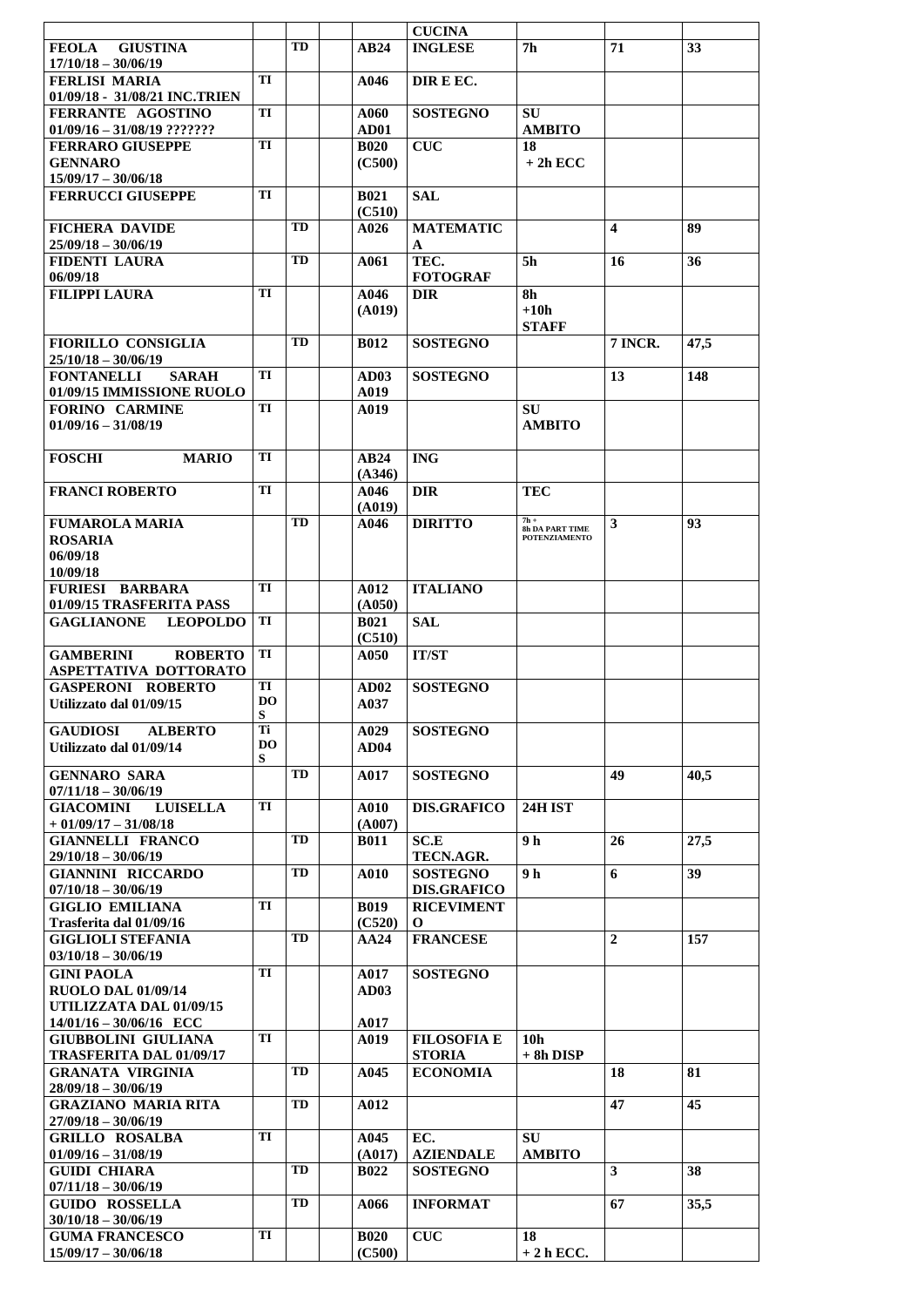| GUZZI<br><b>GENNARO</b>                                        | TI |    |           | A050        | SC.NAT.CH.BIOL                   |                            |                       |      |
|----------------------------------------------------------------|----|----|-----------|-------------|----------------------------------|----------------------------|-----------------------|------|
|                                                                |    |    |           | (A060)      | MICROBILOGIA                     |                            |                       |      |
| <b>IOANNA DONATELLA</b><br>06/09/18                            |    |    | <b>ST</b> | A046        | <b>DIRITTO</b><br><b>ED ECON</b> |                            |                       |      |
| <b>IOVIENO PAOLO</b>                                           |    | TD |           | A031        | <b>SC. ALIMENTI</b>              | H <sub>11</sub>            | 59                    | 49,5 |
| $25/09/18 - 30/06/19$                                          |    |    |           |             |                                  |                            |                       |      |
| + 7h (da cattedra Bernasconi)                                  |    |    |           |             |                                  |                            |                       |      |
| $01/10/18 - 30/06/19$<br><b>IULIANO PASQUALINA</b>             |    | TD |           | A018        | <b>SOSTEGNO</b>                  |                            | <b>38 INCR.</b>       | 43   |
| $25/10/18 - 30/06/19$                                          |    |    |           |             |                                  |                            |                       |      |
| IZZO FIORINA<br>$03/09/18 - 05/09/18$                          |    | TD |           | A011        | <b>ITALIANO</b><br>/LATINO       |                            | $\overline{7}$        | 77   |
| <b>LASAGNI</b><br><b>RAFFAELLA</b>                             | TI |    |           | AB24        | <b>ING</b>                       | 9 <sub>h</sub>             | $\mathbf{1}$          | 156  |
| Trasferita dal 01/09/14                                        |    |    |           | (A346)      |                                  | 9 <sub>h</sub>             |                       |      |
| <b>LASORSA</b><br><b>PALMO</b><br>$01/09/18 - 31/08/19$        |    | TD |           |             | <b>RELIGIONE</b>                 |                            |                       |      |
| <b>LATONA ANTONINA</b>                                         | TI |    |           | <b>B020</b> | <b>LAB. CUCINA</b>               |                            | <b>AUTORIZZATA AD</b> |      |
| 1 e 5-7/09/16                                                  |    |    |           | (C500)      |                                  |                            | <b>INCARICO EXTRA</b> |      |
| <b>IMMESSA IN RUOLO</b>                                        |    |    |           |             |                                  |                            | <b>ISTITUZIONALE</b>  |      |
| GIUR. 01/09/16 - ECON.<br>27/09/16                             |    |    |           |             |                                  |                            |                       |      |
| LIPARULO GIULIANA                                              | TI |    |           | AD02        | <b>SOSTEGNO</b>                  |                            |                       |      |
| <b>IMM.RUOLO FASE C -</b>                                      |    |    |           | A061        |                                  |                            |                       |      |
| TIT. A PORDENONE<br><b>LISI</b><br><b>MARCO</b>                | TI |    |           | A026        | <b>MAT</b>                       | 9h                         |                       |      |
|                                                                |    |    |           | (A047)      |                                  | +9h STAFF                  |                       |      |
| <b>LO PRESTO LUANA</b>                                         | TI |    |           | AD02        | <b>SOSTEGNO</b>                  |                            |                       |      |
| PASS RUOLO DA SMS                                              |    |    |           |             |                                  |                            |                       |      |
| Trasferita dal 01/09/16<br><b>LUNANOVA FRANCESCA</b>           | TI |    |           | AD02        | <b>SOSTEGNO</b>                  | <b>SU</b>                  |                       |      |
| $01/09/16 - 31/08/19$                                          |    |    |           | A037        |                                  | <b>AMBITO</b>              |                       |      |
| LUZZI ALESSANDRA                                               |    | TD |           | A042        | SC. E TEC.                       | 9h                         | 18                    | 26,5 |
| $05/10/18 - 30/06/19$                                          |    |    |           |             | MECCAN.                          |                            |                       |      |
| <b>MACCHINI FRANCESCO</b><br>$01/09/18 - 31/08/19$             |    | TD |           |             | <b>RELIGIONE</b>                 | 12 <sub>h</sub><br>$+6$ IC |                       |      |
|                                                                |    |    |           |             |                                  | Gambassi                   |                       |      |
| <b>MADONIA THOMAS</b>                                          |    |    | <b>ST</b> | A018        | <b>FILOSOFIA</b>                 | H <sub>16</sub>            | 34                    | 46   |
| $18/10/18 - 24/10$ //18 lascia x sost                          |    |    |           |             |                                  |                            |                       |      |
| $25/10/18 - 30/06/19$                                          |    | TD |           |             | <b>SOSTEGNO</b>                  |                            |                       |      |
| <b>MAGNO ANDREA</b>                                            | TI |    |           | A12         | <b>ITALIANO</b>                  |                            |                       |      |
| TRASFER. QUI DAL 01/09/18<br><b>MANCINI</b><br><b>COSTANZA</b> | TI |    |           | A019        | <b>SOSTEGNO</b>                  |                            |                       |      |
| 01/12/15 RUOLO FASE C                                          |    |    |           | <b>AD03</b> |                                  |                            |                       |      |
| <b>TRASFERITA IN LIGURIA</b>                                   |    |    |           |             |                                  |                            |                       |      |
| <b>AMBITO 0003</b><br>MANGIACAPRA MARIA ELENA                  |    | TD |           | AA24        | <b>FRANCESE</b>                  | 17 <sub>h</sub>            | 22                    | 42   |
| $04/10/18 - 30/06/19$                                          |    |    |           |             |                                  |                            |                       |      |
| <b>MANNELLI BARBARA</b>                                        |    |    | <b>ST</b> | A046        | <b>SC GIUR-</b>                  | 9 <sub>h</sub>             | 35                    | 54,5 |
| $22/10/18 - 31/10/18$                                          |    |    |           |             | ECON.                            |                            |                       |      |
| $01/11/18 - 15/11/18$<br><b>MANNELLI</b><br><b>LORENZO</b>     | TI |    |           | A012        | <b>MATERIE</b>                   |                            | 20                    | 115  |
| 01/09/15 IMMISSIONE                                            |    |    |           | (A050)      | <b>LETTER</b>                    |                            |                       |      |
| <b>RUOLO</b>                                                   |    |    |           |             |                                  |                            |                       |      |
| Trasferito dal 01/09/16<br><b>MANZO</b><br><b>CONCETTA</b>     | TI |    |           | <b>B019</b> | RIC.                             | <b>20 IST</b>              |                       |      |
| $01/09/17 - 31/08/18$                                          |    |    |           | (C520)      |                                  |                            |                       |      |
| <b>MARCHIONNE</b><br><b>MARIO</b>                              | TI |    |           | A012        | <b>IT/ST</b>                     | 20 H                       |                       |      |
| <b>MARINO FILOMENA</b>                                         |    | TD |           | (A050)      |                                  |                            | 23                    | 52   |
| $24/09/18 - 30/06/19$                                          |    |    |           | A017        | DIS. E<br><b>ST.ARTE</b>         | H 10                       |                       |      |
| <b>MARINO FRANCESCO</b>                                        |    | TD |           | A051        | <b>SC.E TEC.</b>                 |                            | 3                     | 93   |
| $25/09/18 - 30/06/19$                                          |    |    |           |             | <b>AGRARIE</b>                   |                            |                       |      |
| <b>MARINO</b><br><b>MARCELLO</b><br>$01/09/18 - 31/08/19$      |    | TD |           |             | <b>RELIGIONE</b>                 |                            |                       |      |
| <b>MARTELLI ANDREA</b>                                         |    | TD |           | A045        | <b>SOSTEGNO</b>                  | H <sub>10</sub>            | 46                    | 50,5 |
| $25/10/18 - 30/06/19$                                          |    |    |           |             |                                  |                            |                       |      |
| <b>MARTINI DANIELA</b>                                         | TI |    |           | AB24        | <b>INGLESE</b>                   |                            |                       |      |
| 01/09/17 PASSAG. RUOLO<br>DA I.C.                              |    |    |           | (A346)      |                                  |                            |                       |      |
| <b>MASINI MARINA</b>                                           |    | TD |           | <b>B011</b> | <b>TECNICHE</b>                  | $21 + 3$                   | 16                    | 35   |
| $15/10/18 - 30/06/19$                                          |    |    |           |             | <b>AGRARIE</b>                   |                            |                       |      |
| MASSERINI GIADA                                                | TI |    |           | A029        | <b>SOSTEGNO</b>                  |                            |                       |      |
| <b>RUOLO DAL 01/09/14</b><br>UTILIZZAZIONE DAL                 |    |    |           | <b>AD04</b> |                                  |                            |                       |      |
|                                                                |    |    |           |             |                                  |                            |                       |      |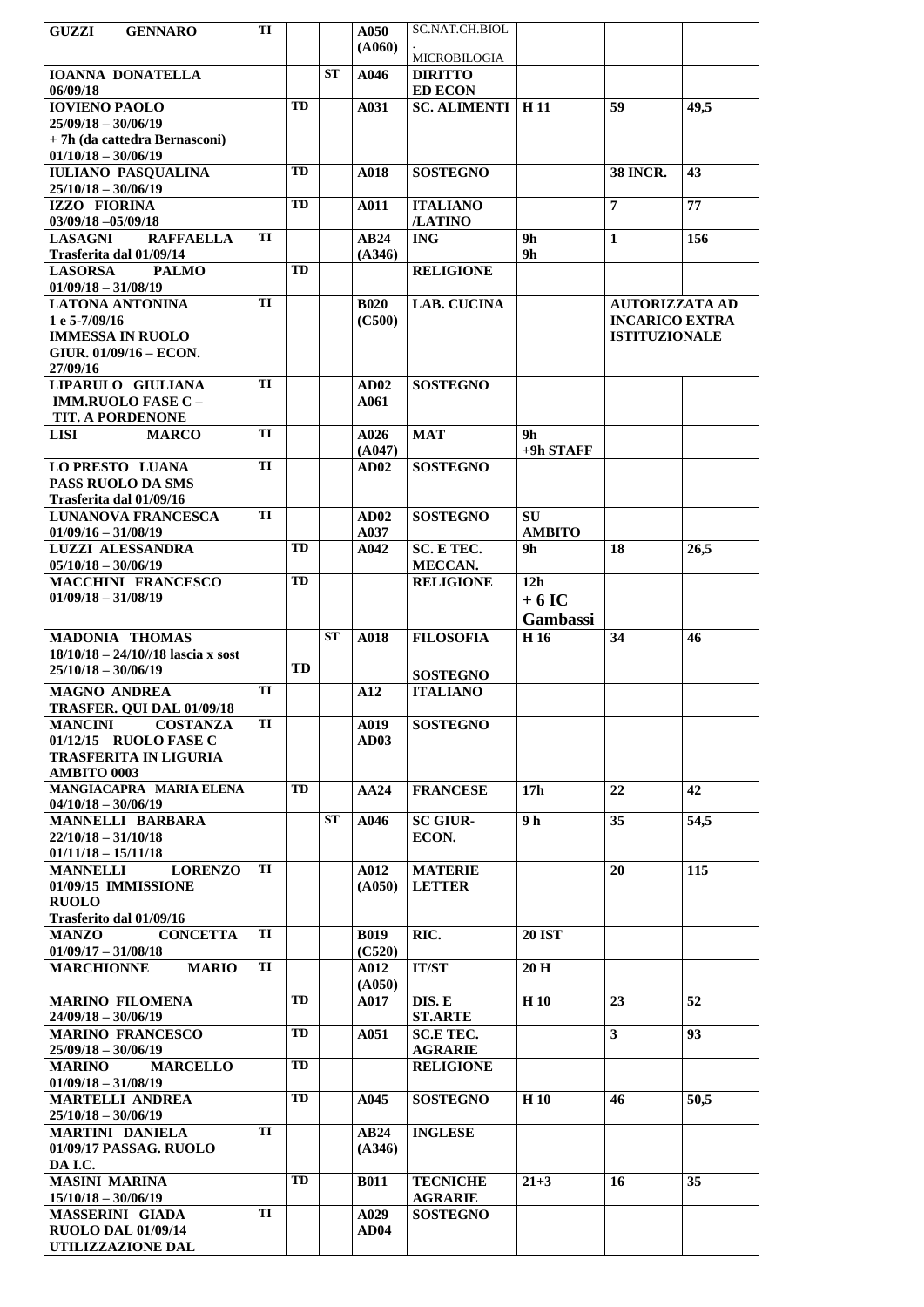| 01/09/15                                                      |    |           |           |                       |                                 |                    |                 |      |
|---------------------------------------------------------------|----|-----------|-----------|-----------------------|---------------------------------|--------------------|-----------------|------|
| <b>MAZZUOLI GIANLUCA</b>                                      |    | TD        |           | A019                  | <b>SOSTEGNO</b>                 |                    | 48 INCROC.      | 42,5 |
| $25/10/18 - 30/06/19$                                         |    |           |           |                       |                                 |                    |                 |      |
| $+ 12/11/18 - 30/06/19$                                       | TI |           |           | A019                  | <b>NORMALE</b>                  | $+ h 5$            |                 |      |
| <b>MECATTI</b><br><b>DAVIDE</b>                               |    |           |           | <b>B021</b><br>(C510) | SAL                             |                    |                 |      |
| <b>MENALE CAROLINA</b>                                        |    | TD        |           | A046                  | <b>SOSTEGNO</b>                 |                    | 64              | 38   |
| $07/11/18 - 30/06/19$                                         |    |           |           |                       |                                 |                    |                 |      |
| <b>MICHELI SAURO</b>                                          | TI |           |           | A066<br>(A076)        | <b>TRATT.TEST</b>               |                    |                 |      |
| <b>MIGLIOZZI SERENA</b>                                       |    | TD        |           | A019                  | <b>SOSTEGNO</b>                 |                    | <b>40 INCR.</b> | 45   |
| $25/10/18 - 30/06/19$                                         |    |           |           |                       |                                 |                    |                 |      |
| <b>MIRABELLA</b><br><b>DANIELE</b>                            | TI |           |           | A031                  | <b>SC. ALIMENT.</b>             |                    |                 |      |
| <b>MOLFETTA COSMO</b>                                         | TI |           |           | (A057)<br>A025        | DIS. E ST.                      | <b>SU</b>          |                 |      |
| <b>DAMIANO</b>                                                |    |           |           |                       | <b>ARTE</b>                     | <b>AMBITO</b>      |                 |      |
| $01/09/16 - 31/08/19$                                         |    |           |           |                       |                                 |                    |                 |      |
| <b>MOSCARIELLO FRANCESCO</b>                                  | TI |           |           | A019                  | <b>SOSTEGNO</b>                 |                    |                 |      |
| TRASFERITO 01/09/17                                           |    |           |           |                       | <b>FILOSOFIA-</b>               |                    |                 |      |
|                                                               |    |           |           |                       | <b>STORIA</b>                   |                    |                 |      |
| <b>NEBBIAI</b><br><b>MARCO</b>                                | TI |           |           | <b>B020</b>           | CUC                             | <b>19 h IST</b>    |                 |      |
| $01/09/17 - 31/08/18$<br><b>NEGRI</b><br><b>MARIA ROSARIA</b> | TI |           |           | (C500)<br>A052        | <b>SOSTEGNO</b>                 |                    |                 |      |
| <b>RUOLO DAL 01/09/14</b>                                     |    |           |           | AD02                  |                                 |                    |                 |      |
| UTILIZZATA DAL 01/09/15                                       |    |           |           |                       |                                 |                    |                 |      |
| NUNZIATA ANGELICA                                             |    |           | ST        | A018                  | <b>SOSTEGNO</b>                 |                    | 61              | 35   |
| $08/11/18 - 07/12/18$                                         |    |           |           |                       |                                 |                    |                 |      |
| <b>NUNZIATA GIUSEPPE</b>                                      |    | TD        |           | A050                  | <b>SOSTEGNO</b>                 |                    | 130             | 38   |
| $07/11/18 - 30/06/19$                                         |    |           |           |                       | <b>SCIENZE</b>                  |                    |                 |      |
|                                                               |    |           |           |                       |                                 |                    |                 |      |
| <b>NUTI MAURIZIO</b>                                          | TI |           |           | A027                  | <b>MAT E FISICA</b>             |                    |                 |      |
|                                                               |    |           |           | (A049)                |                                 |                    |                 |      |
| <b>OLIVA FLORIANA</b>                                         |    |           | <b>ST</b> | <b>B019</b>           | <b>SOSTEGNO</b>                 |                    | 18              | 35   |
| $08/11/18 - 23/12/18$<br><b>PAGANO GIUSEPPE</b>               |    | <b>TD</b> |           | A050                  | <b>SCIENZE</b>                  |                    | 42              | 62   |
| $02/10/18 - 30/06/19$                                         |    |           |           |                       |                                 |                    |                 |      |
| <b>PAMPALONI</b><br><b>CATERINA</b>                           | TI |           |           | AB24                  | <b>ING</b>                      |                    |                 |      |
|                                                               |    |           |           | (A346)                |                                 |                    |                 |      |
| PANICHELLA TIZIANA                                            |    | TD        |           | A034                  | <b>SC. E TECN.</b>              | H 9                | 94              | 33,5 |
| $31/10/18 - 30/09/19$                                         |    |           |           |                       | CHIM.                           |                    |                 |      |
| <b>PAONE EDVIGE</b>                                           |    | TD        |           | A066                  | <b>SOSTEGNO</b>                 |                    | <b>37 INCR.</b> | 48   |
| $25/10/18 - 30/06/19$                                         |    |           |           |                       |                                 |                    |                 |      |
| <b>PAPUCCI</b><br><b>DONATELLA</b>                            |    |           |           |                       |                                 |                    |                 | 167  |
|                                                               | TI |           |           | AB24                  | <b>INGLESE</b>                  | SU                 | 24              |      |
| $01/09/16 - 31/08/19$                                         |    |           |           | (A346)                |                                 | <b>AMBITO</b>      |                 |      |
| <b>PARENTI</b><br><b>MIRTA</b>                                | TI |           |           | AB24                  | <b>ING</b>                      |                    |                 |      |
|                                                               |    |           |           | (A346)                |                                 |                    |                 |      |
| PARRINI CHIARA                                                |    | TD        |           | A026                  | <b>MATEMATICA</b>               | H <sub>14</sub>    | 19              | 54,5 |
| $25/09/18 - 30/06/19$<br>$12/11/18 - 30/06/19$                |    |           |           |                       |                                 | Complet.<br>$+ h4$ |                 |      |
| PEDICINI LUCA                                                 |    | TD        |           | <b>B021</b>           | LAB. SALA                       |                    | $\overline{7}$  | 50   |
| $13/10/18 - 30/06/19$                                         |    |           |           |                       | <b>BAR</b>                      |                    |                 |      |
| PELAGOTTI SIMONA                                              | TI |           |           | A011                  | <b>ITALIANO</b>                 |                    |                 |      |
| Pass ruolo DA I.C. CF                                         |    |           |           | (A051)                |                                 |                    |                 |      |
| Trasferita dal 01/09/16                                       | TI |           |           |                       |                                 |                    |                 |      |
| PELUSO CATERINA<br>$01/09/16 - 31/08/19$                      |    |           |           | AD03<br>A076          | <b>SOSTEGNO</b>                 |                    |                 |      |
| PENNISI SALVATORE                                             |    |           | <b>ST</b> | A018                  | FIL. E SC.                      |                    | 62              | 35   |
| $10/11/18 - 15/03/19$                                         |    |           |           |                       | <b>UMANE</b>                    |                    |                 |      |
| PEPE FRANCESCO                                                | TI |           |           |                       |                                 |                    |                 |      |
| <b>TRASF. DAL 01/09/18</b>                                    |    |           |           |                       |                                 |                    |                 |      |
| <b>PICA</b><br><b>ALESSIA</b>                                 | TI |           |           | A027                  | <b>MAT</b>                      |                    |                 |      |
| $+ 09/11/17 - 30/06/18$                                       | TI |           |           | (A047)<br>A026        | <b>MATEMATIC</b>                | $+3h$ ECC          |                 |      |
| PICERNO SALVATORE<br><b>TRASFERITO QUI DAL</b>                |    |           |           |                       | A                               |                    |                 |      |
| RONCALLI il 01/09/18                                          |    |           |           |                       |                                 |                    |                 |      |
| <b>MAURIZIO</b><br><b>POLI</b>                                | TI |           |           | A012                  | <b>IT/ST</b>                    |                    |                 |      |
|                                                               |    |           |           | (A050)                |                                 |                    |                 |      |
| <b>PONZO</b><br><b>ARIANNA</b>                                | TI |           |           | A031                  | <b>SC.ALIM.</b>                 |                    |                 |      |
|                                                               |    | TD        |           | (A057)                |                                 |                    |                 |      |
| PORCINO TIZIANA<br>$08/10/18 - 30/06/19$                      |    |           |           | A019                  | <b>SOSTEGNO</b><br>FILOS. E ST. |                    | 16              | 85   |
|                                                               |    |           |           |                       |                                 |                    |                 |      |
| PRINCIPE FEDERICO<br>Trasferito dal 01/09/16                  | TI |           |           |                       | <b>SOSTEGNO</b>                 |                    |                 |      |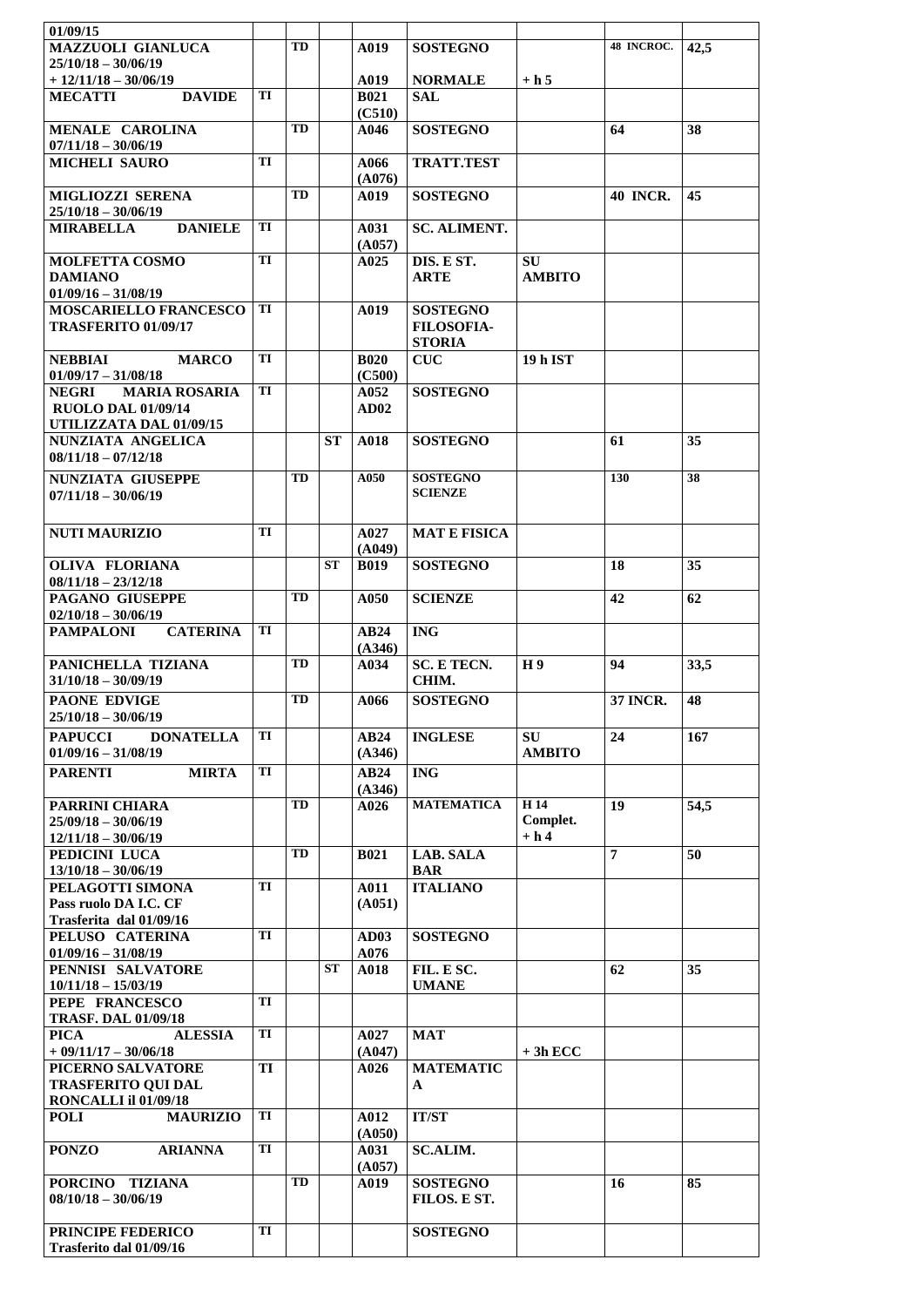| PRUNEDDU ELSA<br>$02/02/18 - 15/05/18$                    |    |           | ST        | A021           | <b>SOSTEGNO</b>                    | 6h                        | 83      | 38,5 |
|-----------------------------------------------------------|----|-----------|-----------|----------------|------------------------------------|---------------------------|---------|------|
| PROFUMO ALBERTO                                           |    | TD        |           | A052           |                                    | 12h                       | 35      | 43,5 |
| $02/10/18 - 30/06/19$                                     |    |           |           |                |                                    |                           |         |      |
| $+25/10/18-30/06/19$<br>PULERI SONIA                      | TI |           |           | A246           | <b>SOSTEGNO</b><br><b>FRANCESE</b> | +6h<br><b>SU</b>          |         |      |
| $01/09/16 - 31/08/19$                                     |    |           |           |                |                                    | <b>AMBITO</b>             |         |      |
| <b>QUIRICONI RACHELE</b>                                  |    |           | <b>ST</b> | A048           | <b>SC. MOTORIE</b>                 | 2 <sub>h</sub>            | 38      | 33   |
| $30/11/17 - 22/01/18$<br>$23/01/2018 - 22/04/18$          |    |           |           |                |                                    |                           |         |      |
| $23/04/18 - 10/06/18$                                     |    |           |           |                |                                    |                           |         |      |
| <b>RADICE ANNA</b>                                        |    | TD        |           | A045           | <b>EC.AZIEND.</b>                  |                           | 43      | 51,5 |
| $03/10/18 - 30/06/19$<br>RENDA LETIZIA MARIA              | TI |           |           | A046           | <b>DIRITTO</b>                     | P. TIME                   |         |      |
| $01/09/16 - 31/08/19$                                     |    |           |           | (A019)         |                                    | $6h + 3hA$<br><b>DISP</b> |         |      |
| <b>RESTIVO VINCENZO</b><br>$12/11/18 - 30/06/19$          |    | <b>TD</b> |           | AC24           | <b>SPAGNOLO</b>                    | H 6                       | 31      | 33   |
| <b>ROGGI</b><br><b>PABLO</b>                              | TI |           |           | A045           | ECON.AZ.                           | 21 h IST                  |         |      |
| 01/09/15 TRASFERITO<br>$01/09/17 - 31/08/18$              |    |           |           | (A017)         |                                    |                           |         |      |
| <b>ROMANO FRANCESCA</b>                                   |    | TD        |           | A046           |                                    |                           | 29      | 60,5 |
| $02/10/18 - 30/06/19$                                     |    |           |           |                |                                    |                           |         |      |
| ROMANUCCI MARIA<br><b>GRAZIA</b><br>$07/11/18 - 30/06/19$ |    | TD        |           | A018           | <b>SOSTEGNO</b>                    | 9 h                       | 48      | 40   |
| <b>MANUELA</b><br><b>ROSSI</b>                            | TI |           |           | A048<br>(A029) | ED.FIS.                            |                           |         |      |
| ROSSITTO ANTONELLA                                        | TI |           |           | A036           | <b>SOSTEGNO</b>                    |                           |         |      |
| 01/09/17 -31/08/20<br>RUFIGNANI NICOLETTA                 | TI |           |           | A048           | <b>ED. FISICA</b>                  |                           |         |      |
| 01/09/15 TRASFERITA                                       |    |           |           | (A029)         |                                    |                           |         |      |
| RUSSO DANILO GIANLUCA<br>$02/11/18 - 30/06/19$            |    | TD        |           | A017           | DIS. E ST.<br><b>ARTE</b>          |                           | 58      | 37   |
| <b>RUSSO ROSA</b>                                         |    |           | <b>ST</b> | A031           | <b>SC.ALIMENT</b>                  |                           | 112     | 41   |
| $18/10/18 - 06/11/18$                                     |    |           |           |                |                                    |                           |         |      |
| $7/11/18 - 30/06/19$                                      |    | TD        |           |                | <b>SOSTEGNO</b>                    |                           |         |      |
| SALTARELLI PAOLA                                          | TI |           |           | A045           | EC. AZ.                            | <b>SU</b>                 |         |      |
| $01/09/16 - 31/08/19$                                     |    |           |           | (A017)         |                                    | <b>AMBITO</b>             |         |      |
| <b>SALVATORE ROSA</b>                                     |    | TD        |           | A031           | <b>SOSTEGNO</b>                    |                           | 131     | 37,5 |
| <b>ANGELA</b>                                             |    |           |           |                |                                    |                           |         |      |
| $07/11/18 - 30/06/19$                                     |    |           |           |                |                                    |                           |         |      |
| <b>SILVIA</b><br><b>SALVINI</b><br>$01/09/17 - 31/08/18$  | TI |           |           | AA24           | <b>FRANCESE</b>                    | 19 h IST                  |         |      |
| <b>SANTINI</b><br><b>LUCIA</b>                            | TI |           |           | A26            | <b>MAT</b>                         | <b>20 ISTIT</b>           |         |      |
| $01/09/17 - 31/08/18$                                     |    |           |           | (A047)         |                                    |                           |         |      |
| <b>SCALI</b><br><b>LORETTA</b>                            | TI |           |           | A026<br>(A047) | <b>MAT</b>                         |                           |         |      |
| <b>SELMI</b><br><b>ALESSANDRA</b>                         | TI |           |           | A045           | EC.AZ.                             | 21 h IST                  |         |      |
| $01/09/17 - 31/08/18$                                     |    |           |           | (A017)         |                                    |                           |         |      |
| <b>SERRINI FRANCESCO</b><br>$08/10/18 - 30/06/19$         |    | TD        |           | <b>AD24</b>    | <b>TEDESCO</b>                     |                           | 5       | 63   |
| <b>SIENI SAIDA</b>                                        |    | TD        |           | <b>B019</b>    |                                    | 6h                        | 13      | 34   |
| $11/10/18 - 30/06/19$                                     |    |           |           |                |                                    |                           |         |      |
| $+25/10/18-30/06/19$                                      |    | TD        |           |                |                                    |                           |         |      |
|                                                           |    |           |           |                | <b>SOSTEGNO</b>                    | 12 <sub>h</sub>           | INCR. 9 | 45   |
| <b>SIGNORI</b><br><b>PATRIZIA</b>                         | TI |           |           | A045<br>(A017) | EC.AZ.                             | 8 h<br>h10                |         |      |
|                                                           |    |           |           |                |                                    | <b>STAFF</b>              |         |      |
| <b>SILVESTRI VALERIE</b><br>01/09/18                      | TI |           |           | AA24           | <b>FRANCESE</b>                    | 3 <sub>h</sub>            |         |      |
| SIMONCINI EUGENIO                                         |    | TD        |           | A034           | <b>CHIMICA</b>                     | <b>PART TIME</b>          | 29      | 57   |
| $15/10/18 - 30/06/19$                                     |    |           |           |                |                                    | Dal<br>H 9                |         |      |
| <b>SIMONETTA</b><br><b>LUANA</b>                          | TI |           |           | A026           | <b>MATEMATIC</b>                   | <b>SU</b>                 |         |      |
| $01/09/16 - 31/08/19$                                     |    | TD        |           | (A047)         | A                                  | <b>AMBITO</b>             |         |      |
| SOLLEONI STEFANIA<br>03/09/18                             |    |           |           | A048           | <b>SC. MOTORIE</b>                 |                           | 8       | 75   |
| 07/09/18                                                  |    |           |           |                |                                    |                           |         |      |
| 10/09/18-11/09/18                                         |    |           |           |                |                                    |                           |         |      |
| $03/10/18 - 30/06/19$<br>SORRENTINO ANNA                  |    | TD        |           | A045           | <b>ECONOMIA</b>                    |                           | 21      | 69,5 |
|                                                           |    |           |           |                |                                    |                           |         |      |